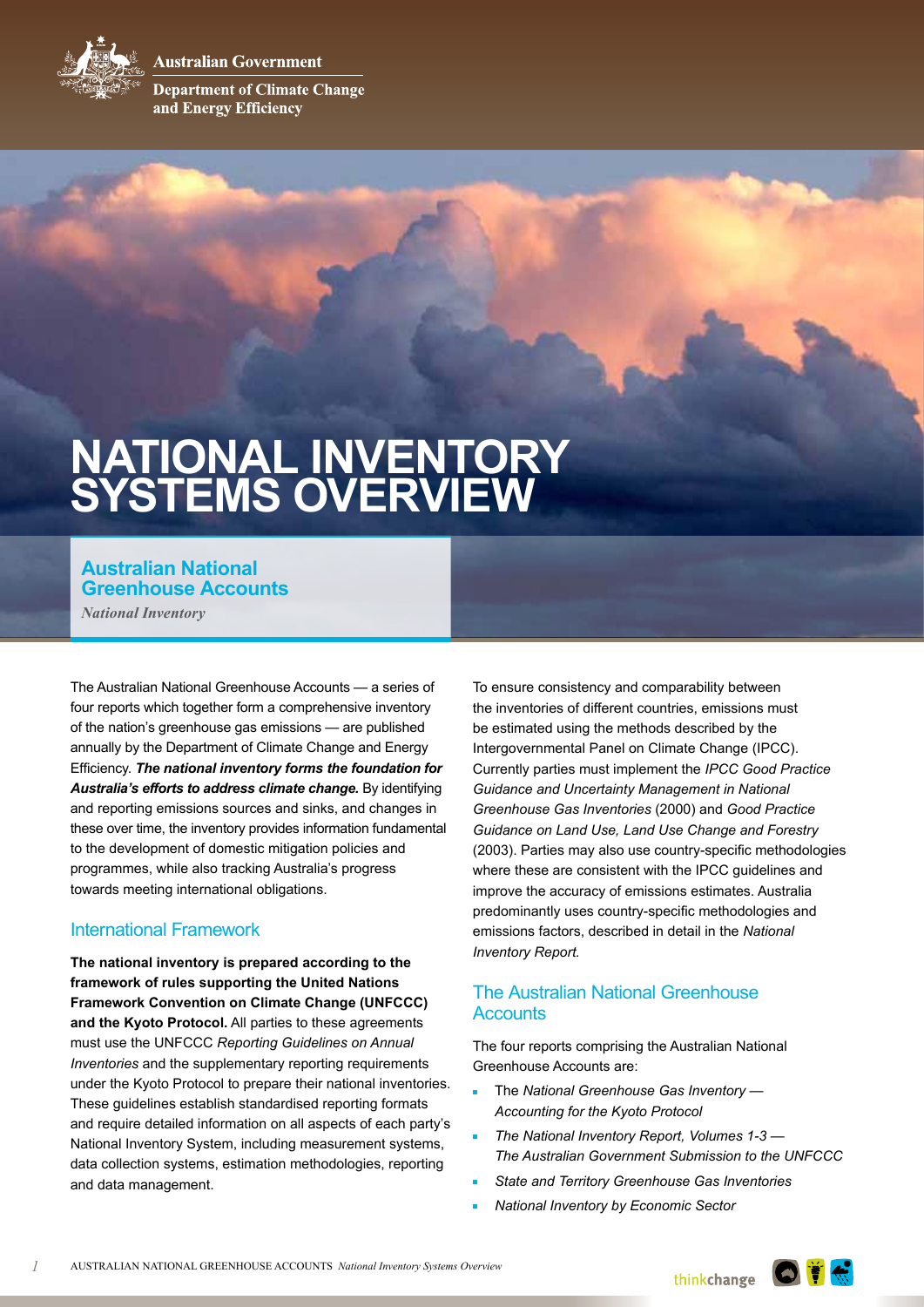The National Greenhouse Accounts are produced within a national framework designed to create a *nested set of integrated accounts — facility-level, company, industry, State and Territory and national.* Estimation methodologies are consistent across each of these dimensions to ensure that changes in emissions at each level are captured efficiently and accurately across the accounts.

#### *Figure 1:*

Integrated greenhouse gas accounting — emissions estimations at each level must be in aggregate, equal to the level above



the major greenhouse gases — carbon dioxide  $(\mathsf{CO}_2)$ , methane  $(CH_4)$ , nitrous oxide  $(N_2O)$ , perfluorocarbons (PFCs), hydrofluorocarbons (HFCs) and sulphur hexafluoride (SF $_{6}$ ).

#### **Sources**

Emissions and removals are reported under six sectors defined by the IPCC. These represent the main human activities that contribute to the release or capture of greenhouse gases into or from the atmosphere — energy use and extraction of fossil fuels, industrial processes, solvent and other product use, waste, agriculture and land use, land use change and forestry (LULUCF). The relative contributions of each of these sectors to Australia's total emissions in 2009 is summarised in Figure 3.

#### *Figure 3:*

Australia's 2009 emissions profile as reported under the Kyoto Protocol



Quarterly updates of the inventory are released to ensure timely information for policy makers and markets. The most recent release, 1 November 2011, indicated that emissions have been largely unchanged over the last twelve months due to a coincidence of climatic conditions (high rainfall increasing hydroelectricity generation, cool summer and floods in coal mining basins).

National Inventory, quarterly seasonally adjusted trend emission estimates

#### *Figure 2:*

140 138 136 134 132 130 128 126 124 122 120 Jun 01 Jun 02 Jun 03 Jun 04 Jun 05 Jun 06 Jun 07 Jun 08 Jun 09 Jun 10 Jun 11 Trend  $Mt$   $CO<sub>2</sub>$ - $e$ 

#### Gases

In accordance with the Kyoto Protocol the National Inventory reports cover sources of greenhouse gas emissions and removals by sinks resulting from human activities for

#### Data Sources

A broad range of independent public and private institutions contribute data to DCCEE to aid in the estimation of national emissions. The *National Greenhouse and Energy Reporting Act 2007* requires companies to report facility-level emissions data if their energy production, energy use, or greenhouse gas emissions are above certain thresholds. Rules for the estimation of emissions by companies are specified by the *National Greenhouse and Energy Reporting (Measurement) Determination 2008.* This data was first used to inform the 2009 national inventory (published in 2011). Data reported under NGERs will also be used as the basis for the estimation of the obligations of companies under a new, broadly based carbon price to be introduced from 1 July 2012.

For the *energy, industrial processes* and *waste* sectors, company NGERs reports are supplemented by data from Australia's principal statistics agencies: the Australian Bureau of Statistics (ABS) and the Bureau of Resources and Energy Economics (BREE). State and Territory agencies supply solid waste collection data and estimates of HFCs use are sourced under compulsory reporting rules established by the *Ozone Protection and Synthetic Greenhouse Management Act 2003.*